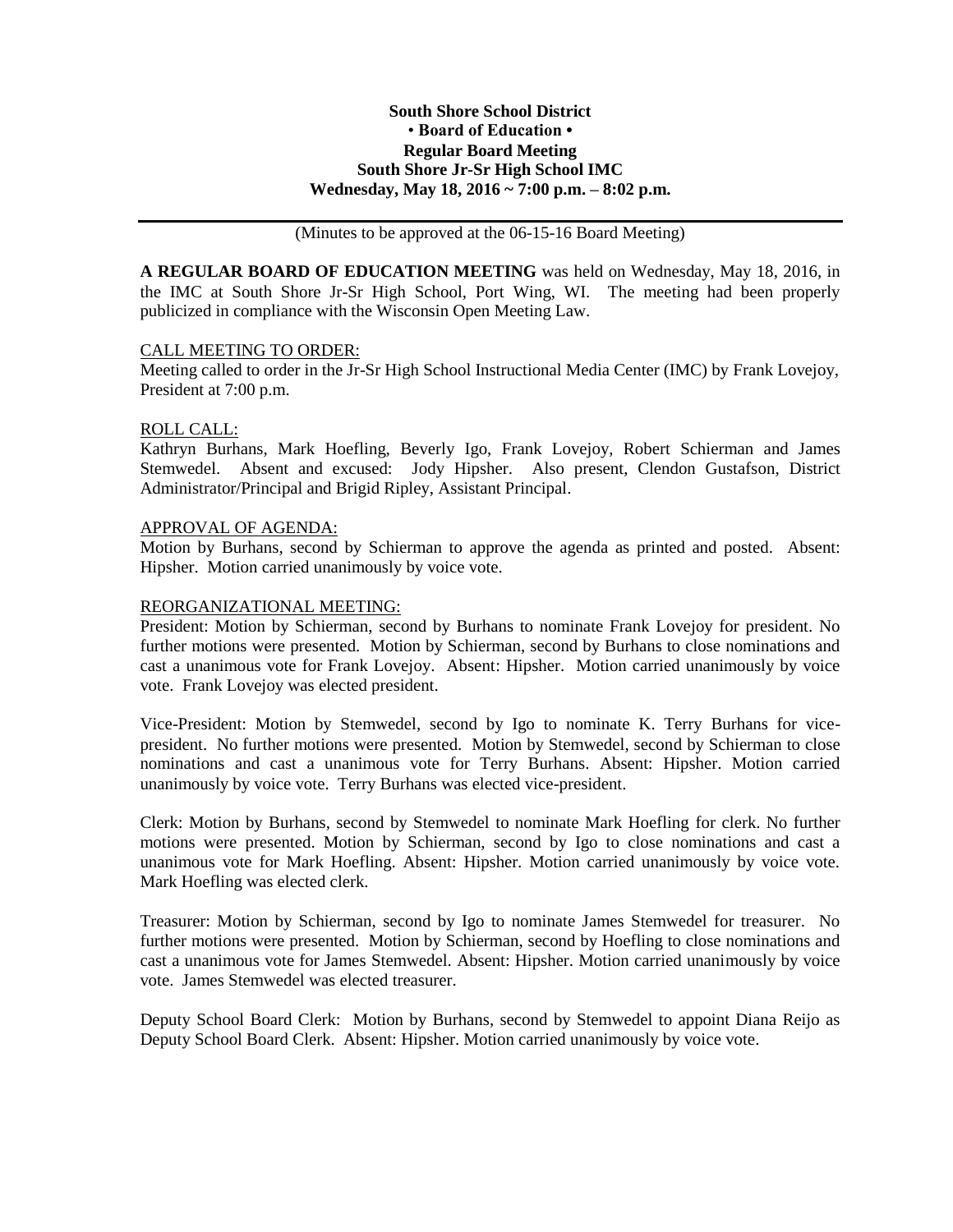Deputy School Board Treasurer: Motion by Schierman, second by Stemwedel to appoint K. Terry Burhans as Deputy School Board Treasurer. Absent: Hipsher. Motion carried unanimously by voice vote.

### **2016 - 2017 Designation of Committee Assignments**

### **Budget and Insurance Committee**

 James Stemwedel, Chairperson K. Terry Burhans Frank Lovejoy

#### **Curriculum Committee**

K. Terry Burhans, Chairperson Jody Hipsher Beverly Igo

## **District Promotion Ad Hoc**

Jody Hipsher Frank Lovejoy Robert Schierman

### **Flexible Learning Options Committee**

Mark Hoefling Robert Schierman James Stemwedel

# **Interview Committee**

K. Terry Burhans Beverly Igo James Stemwedel Mark Hoefling – Alternate Jody Hipsher  $-2^{nd}$  Alternate

## **Personnel and Negotiations Committee**

Frank Lovejoy, Chairperson K. Terry Burhans Mark Hoefling

## **Policy, Regulations, Legislation Committee**

Jody Hipsher, Chairperson Robert Schierman James Stemwedel

#### **Suggestion Box Committee**

K. Terry Burhans Beverly Igo Robert Schierman James Stemwedel, Alternate

#### **Technology Committee**

K. Terry Burhans Mark Hoefling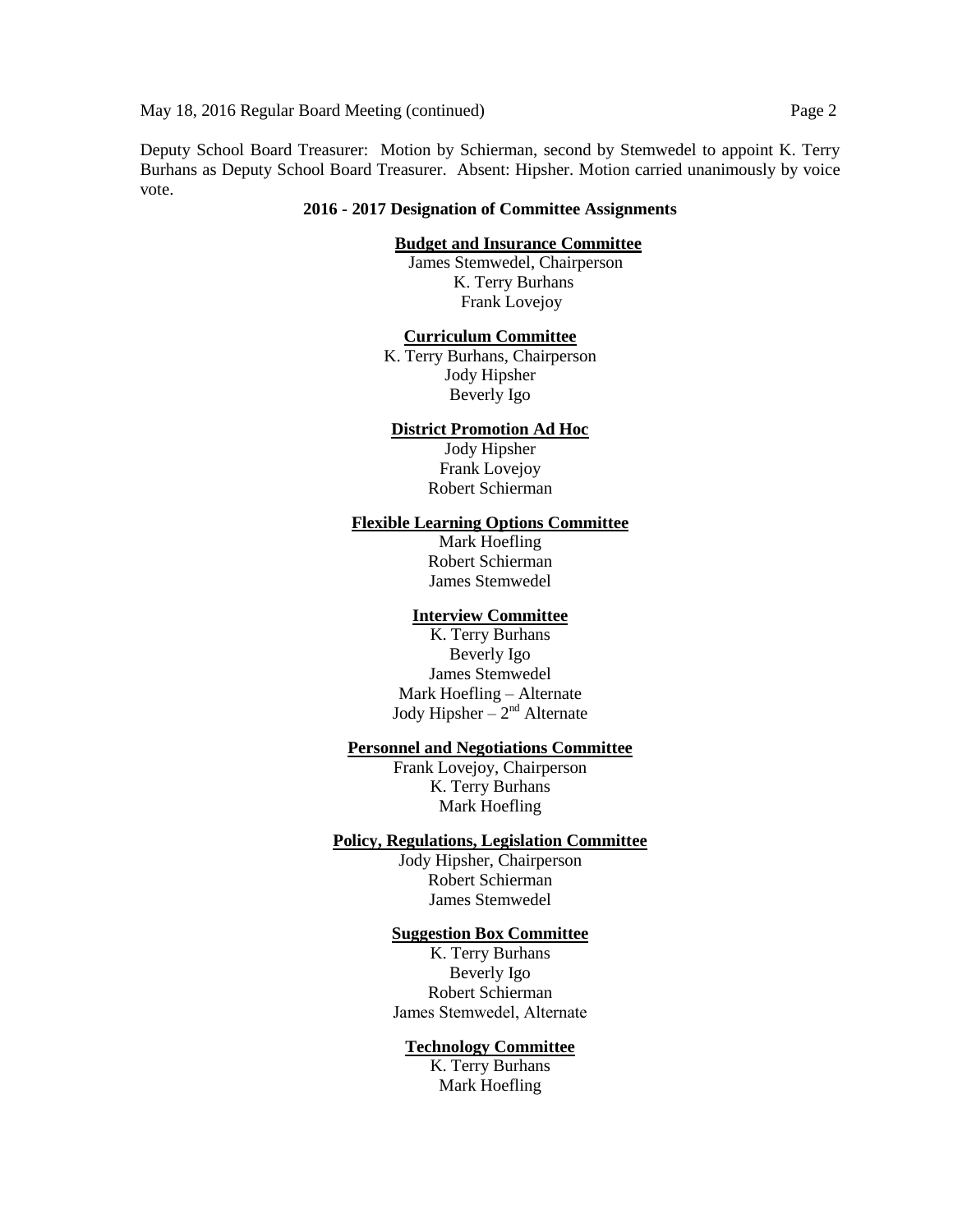**Transportation, Facilities & Safety Committee**

Frank Lovejoy, Chairperson Jody Hipsher Mark Hoefling

# **Co-Curricular Council Representative**

Beverly Igo Jody Hipsher, Alternate

## **CESA #12 Board of Control Representative** Mark Hoefling

# **CESA #12 Trust Fund Representative** Mark Hoefling

# **South Shore Education Foundation Board Representative**

Jody Hipsher Mark Hoefling, Alternate

# **Special Education Parent Advisory** K. Terry Burhans

# Board President: Ex-Officio Member of Each Committee

# CONSENT AGENDA:

- Approve Board minutes April 20, 2016 regular board meeting.
- Approve bills for payment: General fund  $-85718-85829$ , payroll direct deposit  $-9006280-$ 9006356, manual check numbers 1426-1432 and 3185-3189

Motion by Stemwedel, second by Burhans to approve the consent agenda. Absent: Hipsher. Motion carried unanimously by voice vote.

# COMMUNITY GROUPS & INDIVIDUALS:

No community groups registered at this time.

# PRINCIPAL/ADMINISTRATOR'S REPORT: Mr. Gustafson

- Sixteen students will graduate this spring all of the senior class students have completed the requirements for graduation, or certificate of completion.
- Our spring co-curricular events are coming to a close, with all students representing South Shore in an impressive fashion
- Alyssa Kavajecz broke the school record in the high jump  $-5'$  4" & Emma Ostrenga and Alyssa Kavajecz were a part of the 3200 m relay team that just broke the school record
- Our elementary spring concert is to be held on Monday, May 16
- Senior awards banquet held on Wednesday, May 11, with many students receiving scholarships and all received quilts.
- A free movie night for students, parents, and community members was held on May 6 at the school. It was well-attended (over 40 people)
- Our summer school class registrations are up from last year. Many students have registered to take classes at our world class summer school!
- CPR instruction was offered to students on May 11.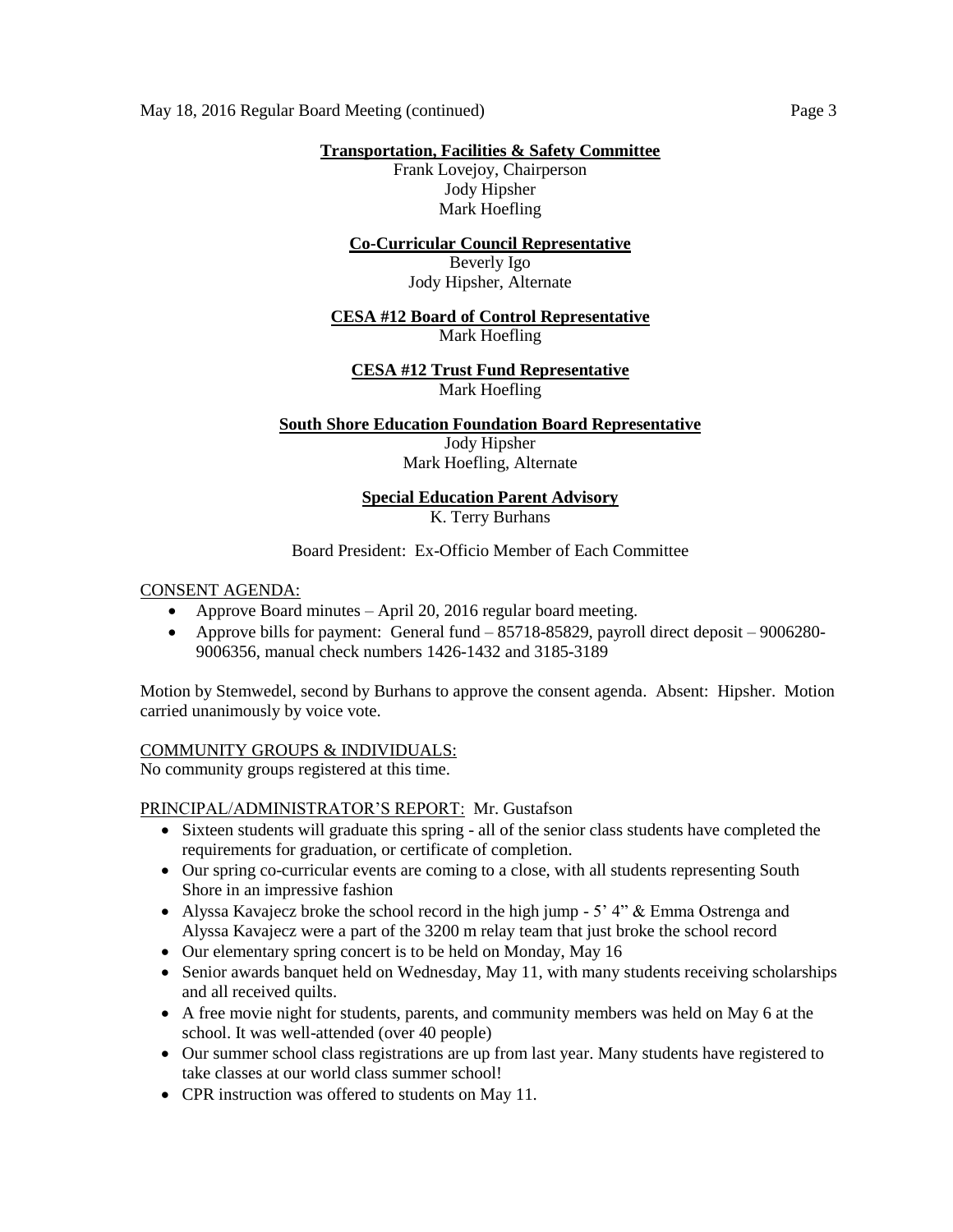• Shaken Baby Syndrome training was completed by two staff members and will be implemented according to state law this year.

# COMMITTEE REPORTS:

Transportation, Facilities & Safety:

Met and discussed bus contract, showers, lights in the parking lot, adding more lights on the gym roof and changing booths in the locker rooms.

## Policy:

Discussed the Public Nondiscrimination and Classroom Observations policies.

## NEW BUSINESS:

Suggestion box ideas:

The Board reviewed the suggestion box ideas. Suggestion was the school should pay for the senior awards banquet – not the graduating class.

# Policies –  $1<sup>st</sup>$  Reading:

133 Filling Board Vacancies

- 171.1 Public Notification of Board Meetings
- 345.5 Graduation Requirements

## Student Assurance contract:

Motion by Schierman, second by Burhans to approve the Student Assurance contract as presented. Absent: Hipsher. Motion carried unanimously by voice vote.

### 2016 Graduation roster:

Motion by Schierman, second by Stemwedel to approve the 2016 graduation roster – Exhibit A 5-18- 16. Absent: Hipsher. Motion carried unanimously by voice vote.

### Substitute teacher wage:

Motion by Burhans, second by Schierman to raise the substitute teacher wage to \$100 for a full day and \$50 for a half-day, effective July 1, 2016. Roll call vote: YES: Burhans, Hoefling, Lovejoy, Schierman, Stemwedel. NO: None. ABSTAIN: Igo. ABSENT: Hipsher. Motion carried by roll call vote.

### Co-Curricular salary schedule:

Motion by Stemwedel, second by Schierman to raise all co-curricular salaries by 25%, beginning with the 2016-17 school year. Absent: Hipsher. Motion carried unanimously by voice vote.

### Administrator, administrative assistant, bookkeeper and technology coordinators contracts:

Motion by Burhans, second by Stemwedel to raise the salaries of administrator, assistant principal, administrative assistant, bookkeeper and technology coordinators by 2% for the 2016-2017 and 2017- 2018 school years. Absent: Hipsher. Motion carried unanimously by voice vote.

### Open enrollment:

Motion by Schierman, second by Hoefling to approve all open enrolled in and open enrolled out students as per Exhibit B 5-18-16. Absent: Hipsher. Motion carried unanimously by voice vote.